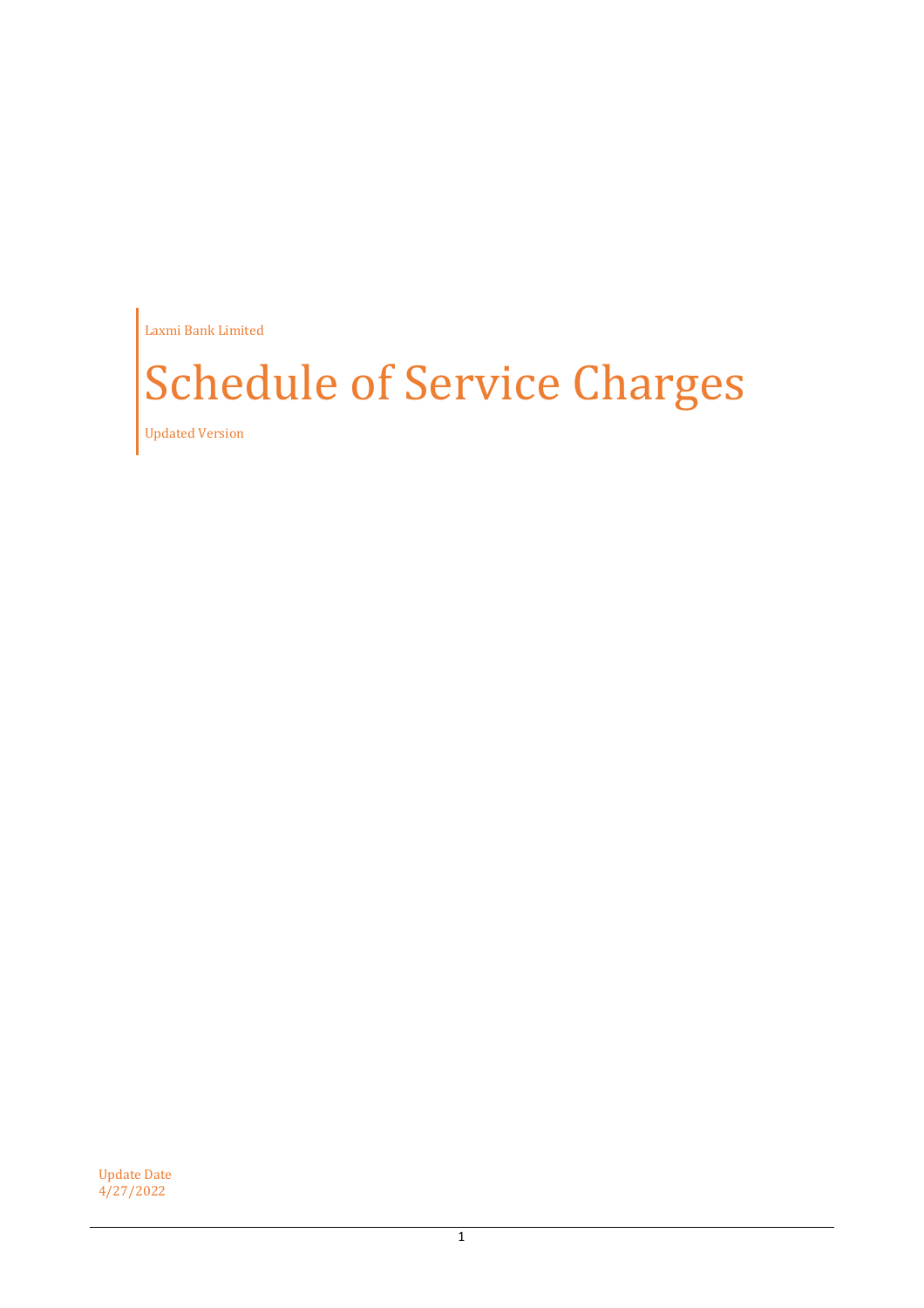| <b>Table of Contents</b> |
|--------------------------|
| 1.                       |
|                          |
|                          |
|                          |
| 3.                       |
| 4.                       |
|                          |
|                          |
| 5.                       |
| 6.                       |
| 7.                       |
| 8.                       |
| 9.                       |
|                          |
|                          |
|                          |
|                          |
|                          |
|                          |
|                          |
|                          |
|                          |
|                          |
|                          |
|                          |

## Note:

- 
- Green highlighted are the NCHL/CIB charges<br>• Blue highlighted are new introduced charges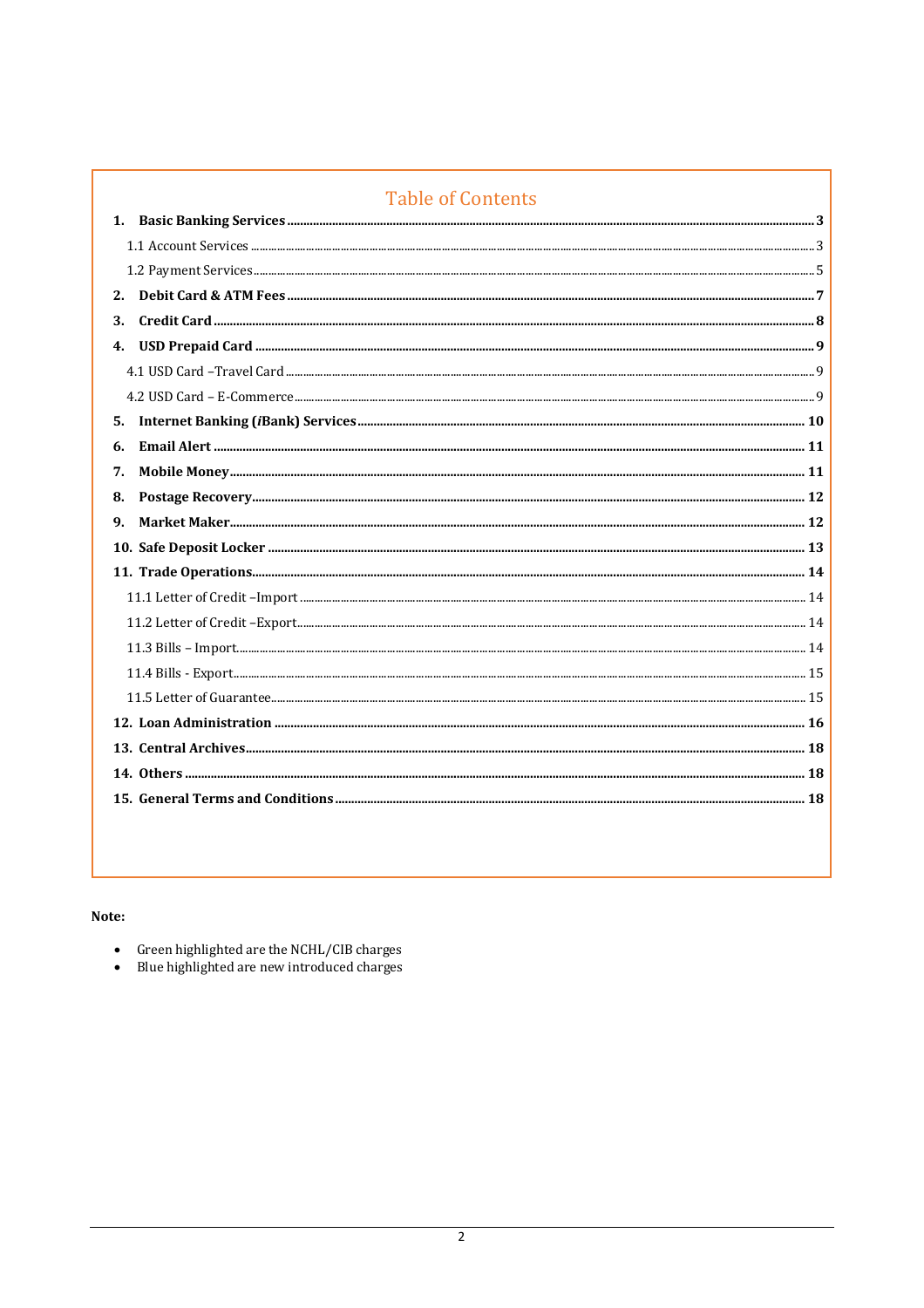# <span id="page-2-1"></span><span id="page-2-0"></span>**1. Basic Banking Services**

#### **1.1 Account Services**

| Ref.   | <b>Description</b>                                                                                             | <b>Applicable Charges</b>                                                                                                                                   |
|--------|----------------------------------------------------------------------------------------------------------------|-------------------------------------------------------------------------------------------------------------------------------------------------------------|
| 1.1.1  | <b>Stop Payment of Cheque</b>                                                                                  | <b>Nil</b>                                                                                                                                                  |
| 1.1.2  | <b>Cheque Book Destruction Fee</b>                                                                             | <b>NPR 450</b>                                                                                                                                              |
| 1.1.3  | <b>Account Closure within Six Months</b>                                                                       | <b>Nil</b>                                                                                                                                                  |
| 1.1.4  | ABBS charge above NPR 200K<br>Deposited into account other than domicile<br>branch.                            | <b>Nil</b>                                                                                                                                                  |
| 1.1.5  | <b>ABBS Charge above NPR 200K</b><br>Withdrawal from account other than<br>domicile branch.                    | <b>Nil</b>                                                                                                                                                  |
| 1.1.6  | Standing Instruction at customer request                                                                       | NPR 450 per instruction                                                                                                                                     |
| 1.1.7  | <b>Failure to execute Standing Instruction</b><br>(placed at customer request) due to<br>insufficient balance. | NPR 250 per SI failure                                                                                                                                      |
| 1.1.8  | Lien marked in favor of third party<br>(when requested by customer)                                            | <b>NPR 600</b>                                                                                                                                              |
| 1.1.9  | <b>Issuance of Balance Certificate</b>                                                                         | <b>Nil</b>                                                                                                                                                  |
| 1.1.10 | <b>Certification of Account Operation to MEX</b><br>clients                                                    | NPR 450 per certificate                                                                                                                                     |
| 1.1.11 | <b>Request of Account Statement</b>                                                                            | Nil.<br>$\bullet$<br>NPR 50 per month for repeat request<br>$\bullet$                                                                                       |
| 1.1.12 | <b>Request to issue Customer Advice</b><br>After 1 year<br>After 2 years                                       | NPR 500 per advice<br>NPR 1000 per advice                                                                                                                   |
| 1.1.13 | <b>Cheque Certified "Good For Payment"</b>                                                                     | <b>Nil</b>                                                                                                                                                  |
| 1.1.14 | <b>Cancellation of Cheque certified</b><br>"Good For Payment"                                                  | <b>NPR 600</b>                                                                                                                                              |
| 1.1.15 | <b>Issuance of Advance Payment Certificate</b>                                                                 | <b>NPR 500</b><br>$\bullet$<br>NPR 500 per duplicate<br>$\bullet$                                                                                           |
| 1.1.16 | <b>Issuance of NRB Cheque</b><br>at the request of customer                                                    | <b>NPR 500</b>                                                                                                                                              |
| 1.1.17 | <b>Cancellation of NRB Cheque issued</b><br>(at the request of customer)                                       | <b>NPR 250</b>                                                                                                                                              |
| 1.1.18 | Duplicate issuance of FD receipt                                                                               | NPR 500 per receipt                                                                                                                                         |
| 1.1.19 | <b>Issuance of Draft</b>                                                                                       | 0.1% or minimum NPR 350<br>for all currency drafts<br><b>Additional Charges:</b><br>USD 5 (other bank charge) for USD DD issued<br>$\bullet$<br>through SCB |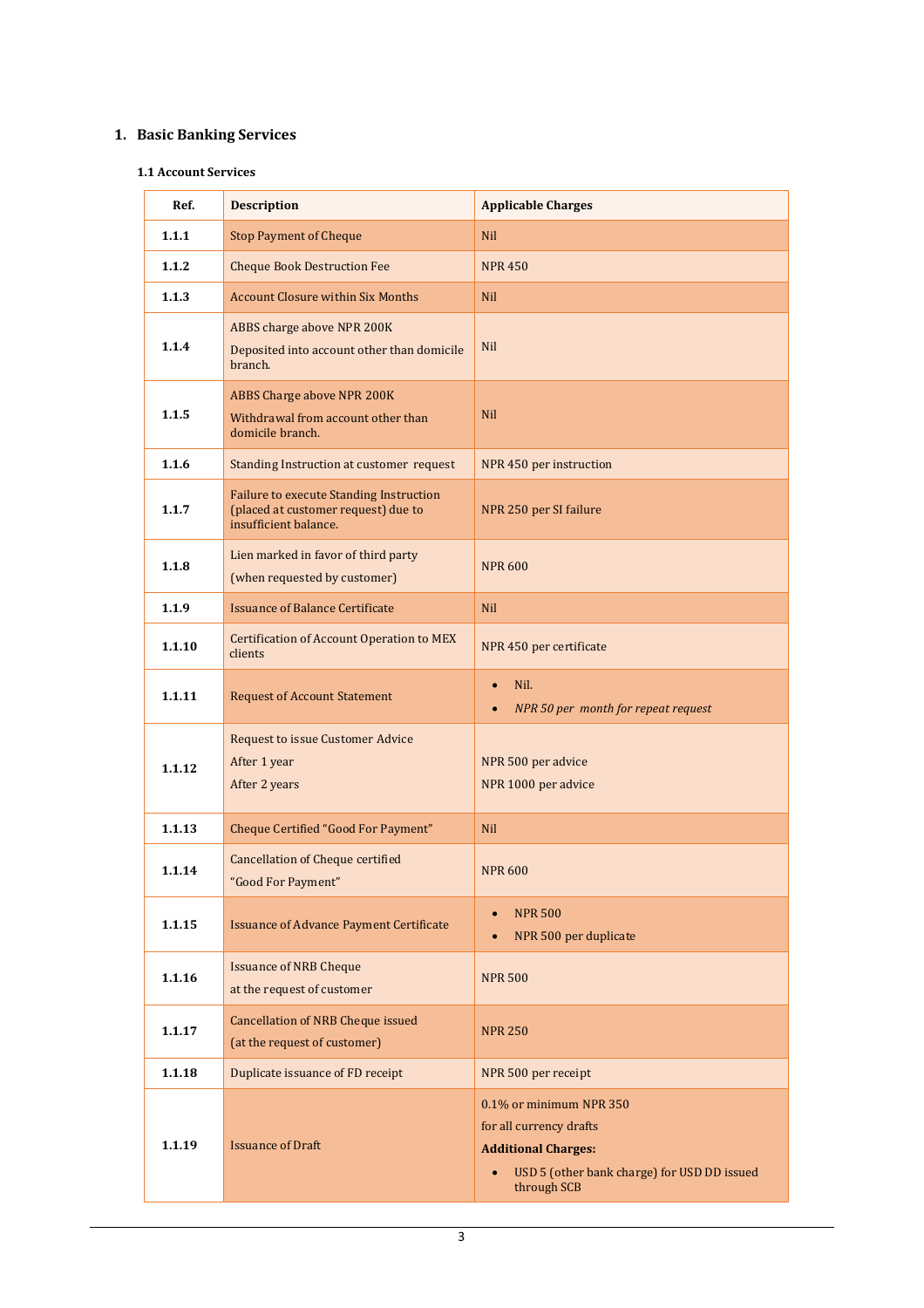|        |                                                                   | GBP 25 (other bank charge) for GBP DD issued<br>$\bullet$<br>through SCB<br>EUR 40 (other bank charge) for EUR DD issued<br>$\bullet$<br>through SCB<br>NPR 350 as communication charge for DD<br>$\bullet$<br>amounting INR 100K and above.<br>NPR 320 (INR 200) for DD Service charge for<br>$\bullet$<br><b>ICICI Bank's DD only).</b> |
|--------|-------------------------------------------------------------------|-------------------------------------------------------------------------------------------------------------------------------------------------------------------------------------------------------------------------------------------------------------------------------------------------------------------------------------------|
| 1.1.20 | <b>Cancellation of Draft</b>                                      | <b>NPR 500</b><br><b>Additional Charges:</b><br>Other Bank's charge, if any (Actual charged<br>by Correspondence Bank)<br>SWIFT Charge of NPR 1,000.<br>$\bullet$                                                                                                                                                                         |
| 1.1.21 | <b>Issuance of Managers Cheque</b>                                | 0.1% or minimum NPR 500                                                                                                                                                                                                                                                                                                                   |
|        | at customer's request                                             | Upto a maximum of NPR 1000                                                                                                                                                                                                                                                                                                                |
| 1.1.22 | <b>Cancellation of Manger's Cheque</b>                            | <b>NPR 500</b>                                                                                                                                                                                                                                                                                                                            |
| 1.1.23 | <b>Blacklisting / Delisting</b><br>(Loan default/Cheque Bounce)   | NPR 2,000 per listing & de-listing of the borrower<br>with loan facility/ Cheque bounce amount below<br>10 million.<br>NPR 3,000 per listing & de-listing of the borrower<br>with loan facility/Cheque bounce amount<br>equal/above 10 million<br>(Actual as per prevailing CIB charges)                                                  |
| 1.1.24 | Request for cheque book of account<br>maintained at other branch. | <b>Nil</b>                                                                                                                                                                                                                                                                                                                                |
|        | Cheque book request without original                              | <b>NPR 50/-</b>                                                                                                                                                                                                                                                                                                                           |
| 1.1.25 | requisition slip                                                  |                                                                                                                                                                                                                                                                                                                                           |
| 1.1.26 | Cash withdrawal against Counter Cheque                            | <b>NPR 250</b>                                                                                                                                                                                                                                                                                                                            |
| 1.1.27 | <b>C-ASBA Application Charge</b>                                  | NPR 25 per application                                                                                                                                                                                                                                                                                                                    |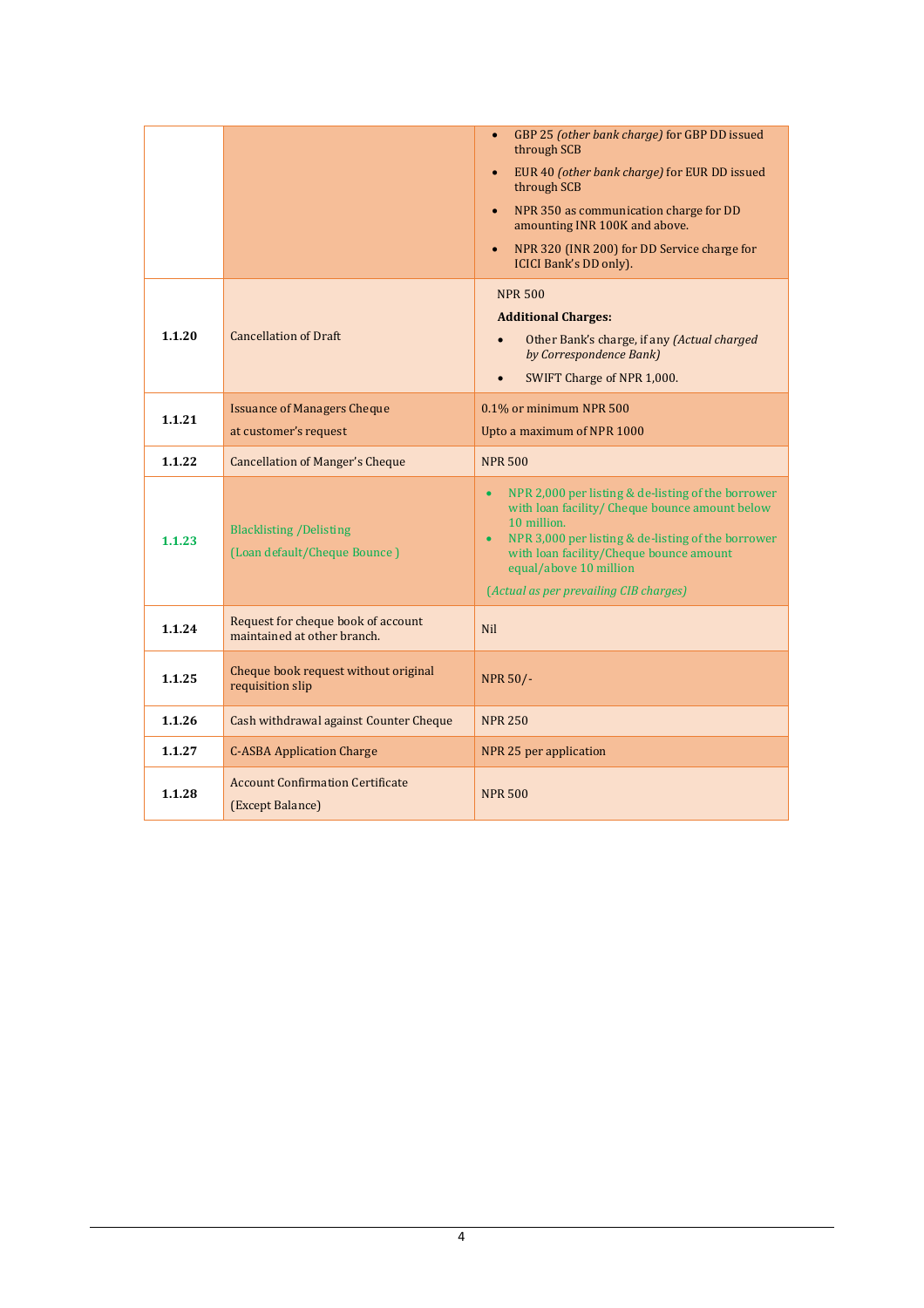#### <span id="page-4-0"></span>**1.2 Payment Services**

| Ref.   | <b>Description</b>                                                               | <b>Applicable Charges</b>                                                                                                                                                                                                                                                                                                      |
|--------|----------------------------------------------------------------------------------|--------------------------------------------------------------------------------------------------------------------------------------------------------------------------------------------------------------------------------------------------------------------------------------------------------------------------------|
| 1.2.1  | <b>Outward Wire Transfer,</b><br>other than India (BEN)                          | 0.1% or minimum NPR 500<br><b>Additional Charges:</b><br>SWIFT charge of NPR 1,000<br>٠                                                                                                                                                                                                                                        |
| 1.2.2  | Outward Wire Transfer - India (BEN)                                              | 0.1% or minimum NPR 500<br><b>Additional Charges:</b><br>SWIFT charge of NPR 1,000<br>Other Bank 's Charges (Actual basis) in case of<br>٠<br>other bank's charges "OUR"                                                                                                                                                       |
| 1.2.3  | Wire transfer - India through National<br><b>Electronic Fund Transfer (NEFT)</b> | 0.1% or minimum NPR 500.00<br><b>Additional Charges:</b><br>SWIFT charge NPR 1,000.00<br>٠<br>NPR 500.00 flat(NEFT Charge)<br>٠                                                                                                                                                                                                |
| 1.2.4  | <b>Outward Wire Transfer (OUR)</b>                                               | <b>Through SCB</b><br>Sent in GBP :<br>GBP 20.00<br>Sent in EURO : EUR 20.00<br>Sent in JPY : JPY 5,000.00<br>Sent in USD : USD 15.00<br>Sent in AUD :<br>AUD 25 (Per Payment SBI Sydney)<br><b>Through ICICI Hong Kong</b><br><b>USD 0 to 200</b><br>$:$ Nil<br>USD 200.01 and above : USD 25                                 |
| 1.2.5  | Wire Transfer (Swift) locally through NRB                                        | Upto NPR 5 Mio: NPR 500 plus SWIFT charge<br>$\bullet$<br>NPR 1000/-<br>Above NPR 5 Mio: NPR 1000 plus SWIFT<br>$\bullet$<br>charge NPR 1000/-                                                                                                                                                                                 |
| 1.2.6  | Refund of inward wire transfer - FCY<br>Refund of inward wire transfer - INR     | USD 25 plus NPR 1000 SWIFT charge.<br>INR 500 plus NPR 1000 SWIFT charge.                                                                                                                                                                                                                                                      |
| 1.2.7  | <b>Other Bank's Charges</b><br>(Inward remittance received in USD)               | USD $5/-$                                                                                                                                                                                                                                                                                                                      |
| 1.2.8  | Cheque sent on collection (INR)<br>Cheque sent on collection (FCY)               | 0.1% on face value or minimum NPR 500 plus<br>$\bullet$<br>postage charge, whichever is higher.<br>0.1% on face value minimum USD 10/- or<br>$\bullet$<br>equivalent plus postage charge, whichever is<br>higher                                                                                                               |
| 1.2.9  | Cheque sent on collection returned unpaid                                        | NPR 500 plus postage                                                                                                                                                                                                                                                                                                           |
| 1.2.10 | Cheque returned over the counter / Inward<br>ECC due to insufficient fund.       | <b>NPR 500</b>                                                                                                                                                                                                                                                                                                                 |
| 1.2.11 | ECC Outward presentment fee LCY /FCY<br>Cheques                                  | <b>LCY Cheques</b><br>Upto NPR 200K - Nil<br><b>Above 200K - NPR 15.00</b><br><b>FCY Cheques</b><br>NPR 15.00 (Any FCY amount)<br>$\bullet$<br>(as per prevailing NCHL charges)<br>Note: ECC / transfer fee for transactions initiated by<br>Government Institutions i.e., Ko. Lo. Ni. Ka, village<br>Developments etc. is Nil |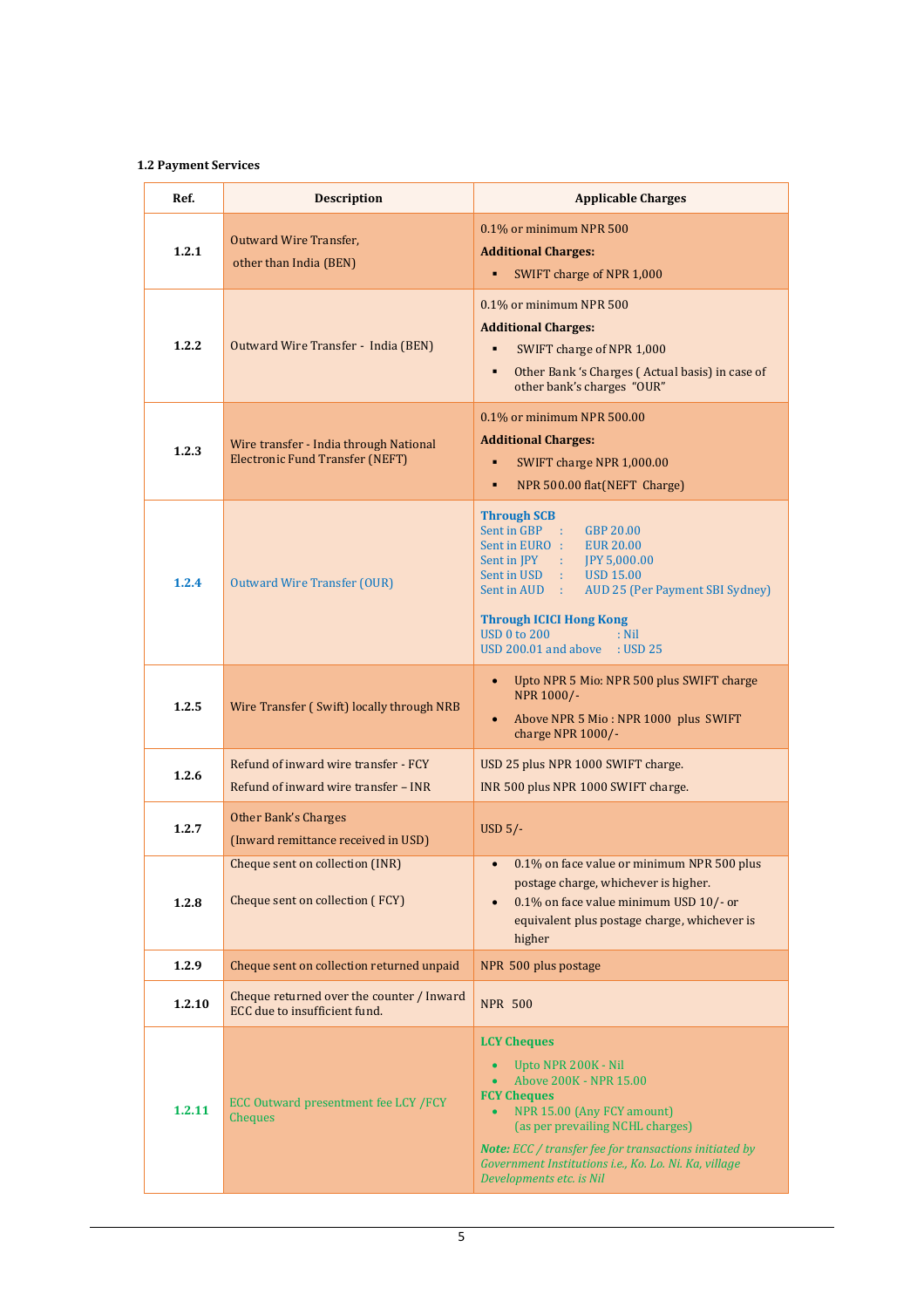| 1.2.12 | <b>ECC charges - Outward Cheques presented</b><br>through high-value/express clearing<br>session | NPR 100 per cheque<br>(as per prevailing NCHL charges)                                                                                                                                                                                  |
|--------|--------------------------------------------------------------------------------------------------|-----------------------------------------------------------------------------------------------------------------------------------------------------------------------------------------------------------------------------------------|
| 1.2.13 | <b>NCHL IPS Charges LCY</b><br>(Including Inter Bank Deposit)<br><b>NCHL IPS Charges FCY</b>     | Upto NPR 500 - NPR 2/-<br>Above NPR 500 to NPR 50K - NPR 5/-<br>Above 50K - NPR 10/-<br>NPR 10.00 (Any FCY amount)<br>(as per prevailing NCHL charges)<br><b>Note:</b> Nil charges for Dividend refund payment amount<br>upto NPR 100/- |
| 1.2.14 | <b>NCHL Connect IPS Charges</b><br>(Including Inter Bank Deposit)                                | Upto NPR 500 - NPR 2/-<br>Above NPR 500 to NPR 5K - NPR 4/-<br>Above 5K - NPR 8/-                                                                                                                                                       |
| 1.2.15 | <b>INR Cash Management fee</b>                                                                   | NPR 100 Per Transaction                                                                                                                                                                                                                 |
| 1.2.16 | Real Time Gross Settlement (RTGS)                                                                | Morning Session (10.30 AM -1.30 PM) - NPR 10<br>Afternoon Session (1.31 PM-3.00 PM) - NPR 20                                                                                                                                            |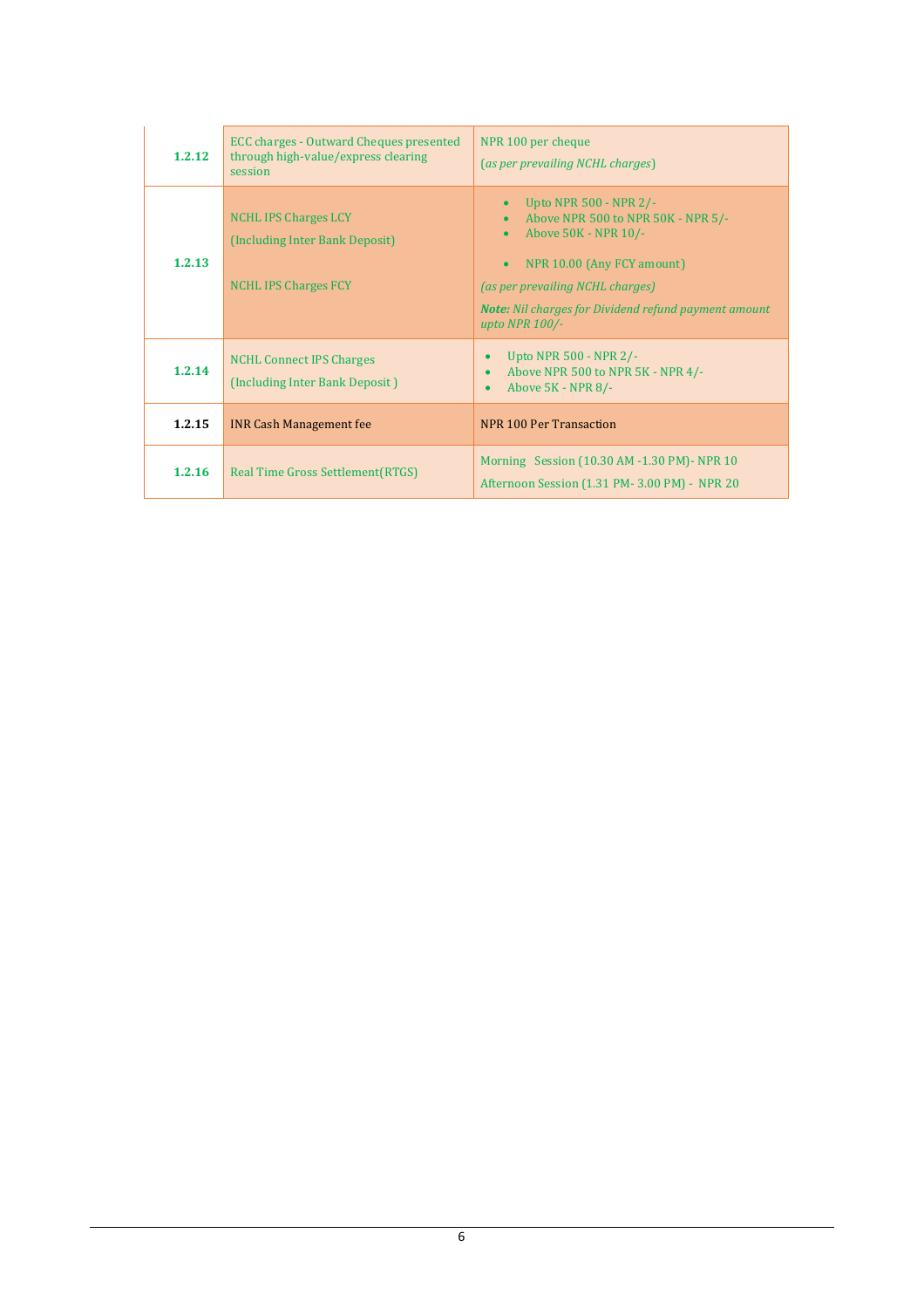# <span id="page-6-0"></span>**2. Debit Card & ATM Fees**

| Ref  | <b>Description</b>                                                                                       | <b>Applicable Charges</b>                                                                                                                                                                                                                                    |
|------|----------------------------------------------------------------------------------------------------------|--------------------------------------------------------------------------------------------------------------------------------------------------------------------------------------------------------------------------------------------------------------|
| 2.1  | VISA Card One-Time Fee (at issuance)<br>{Same applies for replacement of lost /<br>damaged card/Renewal} | Upfront<br>NPR 1,200/4 years<br>ω,<br>$\bullet$<br>Installment<br>NPR 350 p. a.<br>$\omega_{\rm c}$<br>$\bullet$                                                                                                                                             |
| 2.2  | <b>Destruction of Uncollected Card</b>                                                                   | <b>NPR 350</b>                                                                                                                                                                                                                                               |
| 2.3  | <b>Regeneration of PIN</b>                                                                               | <b>NPR 150</b>                                                                                                                                                                                                                                               |
| 2.4  | Green Pin (Debit Card)                                                                                   | <b>Nil</b>                                                                                                                                                                                                                                                   |
| 2.5  | <b>Destruction of Uncollected Re-pin</b>                                                                 | <b>NPR 100</b>                                                                                                                                                                                                                                               |
| 2.6  | Cash withdrawal in Visa Network in India                                                                 | NPR 250 plus other Bank's charges                                                                                                                                                                                                                            |
| 2.7  | Cash withdrawal in Visa Network in Nepal                                                                 | <b>OFF US (Other Bank ATM)</b><br>Nil for 2 transactions in a month (English<br>$\bullet$<br>calendar)<br>NPR 20.00 per transactions for transactions<br>$\bullet$<br>above 2 times in a month.<br><b>ON US (Our ATM network)</b><br><b>Nil</b><br>$\bullet$ |
| 2.8  | Balance enquiry in VISA network in<br>India/Nepal                                                        | <b>NPR 20</b>                                                                                                                                                                                                                                                |
| 2.9  | Linking new account to Debit Card                                                                        | <b>NPR 100</b>                                                                                                                                                                                                                                               |
| 2.10 | <b>E-Commerce Enrollment Fee</b>                                                                         | <b>NPR 100</b>                                                                                                                                                                                                                                               |
| 2.11 | <b>E-Commerce Annual Fee</b>                                                                             | <b>NPR 100</b>                                                                                                                                                                                                                                               |
| 2.12 | <b>Card Un-block Fee</b>                                                                                 | <b>NPR 350</b>                                                                                                                                                                                                                                               |
| 2.13 | Cardless Cash (Express Money)/ Remit                                                                     | <b>Nil</b>                                                                                                                                                                                                                                                   |
| 2.14 | <b>ATM Access Fee: Them on Us</b><br>(Foreign Cards-Visa/ MasterCard at LxBL<br>ATM)                     | <b>NPR 500</b>                                                                                                                                                                                                                                               |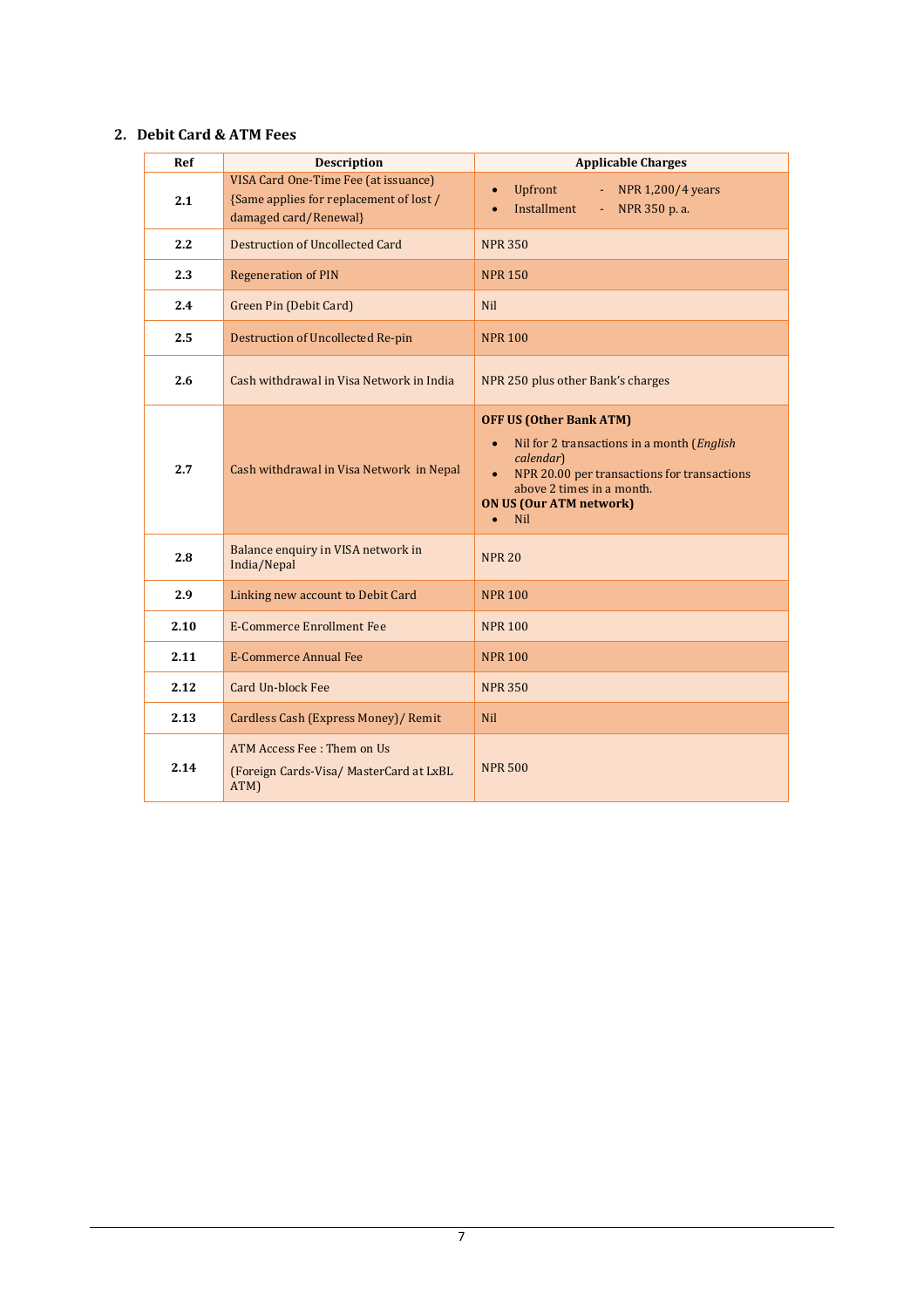## <span id="page-7-0"></span>**3. Credit Card**

| Ref  | <b>Description</b>                                                 | <b>Applicable Charges</b>                      |
|------|--------------------------------------------------------------------|------------------------------------------------|
| 3.1  | Joining fee (One-time)                                             | NPR 500 per card (one time)                    |
| 3.2  | <b>Annual Fee</b>                                                  | NPR 1000 per card                              |
| 3.3  | Supplementary card fee                                             | NPR 1000 per card per year                     |
| 3.4  | Card Reissuance / Replacement fee                                  | NPR 1000 per card                              |
| 3.5  | Temporary limit enhancement fee                                    | NPR 500 per card                               |
| 3.6  | Permanent limit enhancement fee                                    | NPR 750 per card                               |
| 3.7  | <b>E-Commerce 3D Secure Registration</b>                           | <b>NPR 100</b>                                 |
| 3.8  | E-Commerce 3D Secure Annual Fee<br>(3D Secure Service)             | <b>NPR 100</b>                                 |
| 3.9  | <b>E-Commerce 3D Secure Transaction Fee</b><br>(3D Secure Service) | 0.5% per transaction Or Min NPR 50/-           |
| 3.10 | Negative listing fee                                               | NPR 300 per card                               |
| 3.11 | Cash advance fee with our ATM<br>(On Us transaction)               | NPR 100+2% of withdrawn amount                 |
| 3.12 | Cash advance fee with other bank's ATM<br>(Them on Us transaction) | NPR 150 + 2% of withdrawn amount               |
| 3.13 | Interest                                                           | 2.25 % per month                               |
| 3.14 | Late payment fee                                                   | NPR 300 or 0.2 % per month whichever is higher |
| 3.15 | Over Limit fee                                                     | NPR 500 per month                              |
| 3.16 | <b>PIN Re-generation Fee</b>                                       | <b>NPR 150</b>                                 |

8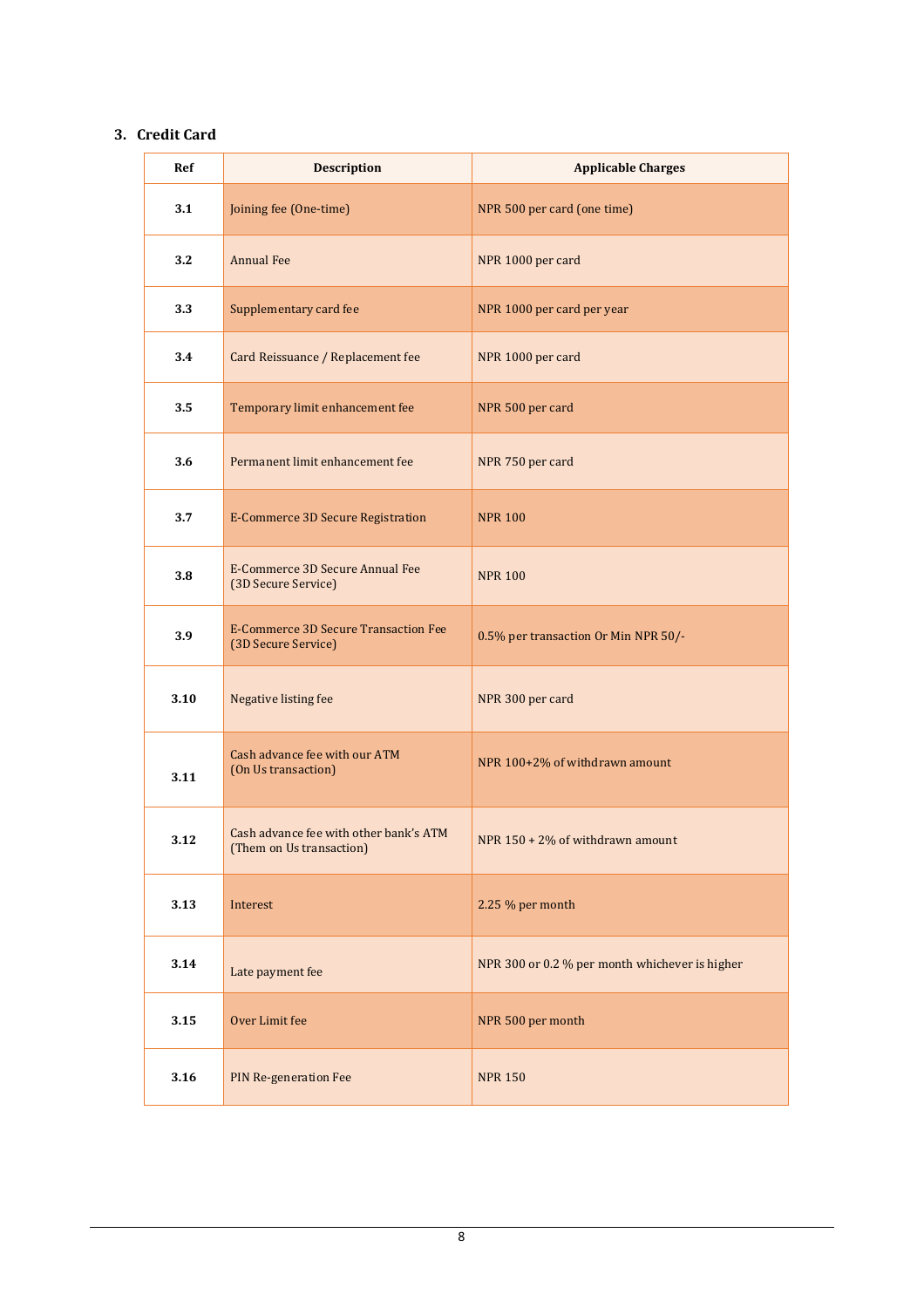# <span id="page-8-1"></span><span id="page-8-0"></span>**4. USD Prepaid Card**

### **4.1 USD Card –Travel Card**

| <b>Ref</b> | <b>Description</b>                                                 | <b>Applicable Charges</b>       |
|------------|--------------------------------------------------------------------|---------------------------------|
| 4.1.1      | <b>Issuance of USD Prepaid Travel Card</b><br>against Nepali Rupee | <b>NPR 750</b>                  |
| 4.1.2      | <b>Issuance of USD Prepaid Travel Card</b><br>against FCY account  | USD <sub>5</sub>                |
| 4.1.3      | USD Card replacement/Renewal Fee                                   | <b>NPR 750</b>                  |
| 4.1.4      | Reload/Top Up Fee                                                  | <b>NPR 250</b>                  |
|            | <b>Transaction Fee</b>                                             |                                 |
| 4.1.5      | <b>Cash Withdrawal</b>                                             | USD 4 plus other bank's charges |
|            | <b>Balance Inquiry</b>                                             | USD <sub>1</sub>                |
| 4.1.6      | Re-PIN generation                                                  | <b>NPR 250</b>                  |

## <span id="page-8-2"></span>**4.2 USD Card – E-Commerce**

| Ref   | <b>Description</b>                     | <b>Applicable Charges</b>                                     |
|-------|----------------------------------------|---------------------------------------------------------------|
| 4.2.1 | USD Prepaid Card (For Online Use Only) | <b>Issuance – NPR 500</b><br>Load/Top-up – NPR 300 per Top-up |
| 4.2.2 | <b>E-commerce Transaction Fee</b>      | 1% of Transaction amount                                      |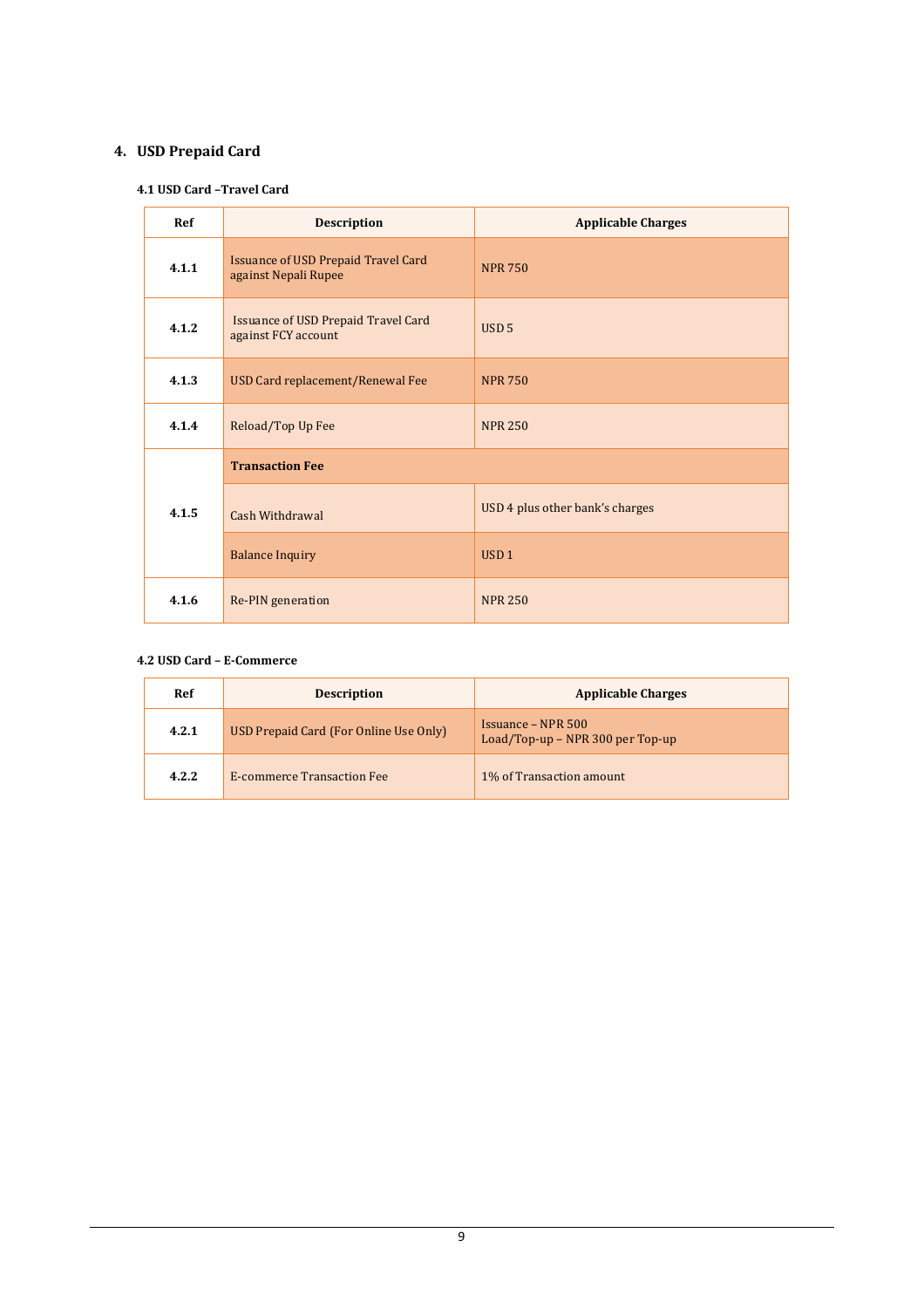# <span id="page-9-0"></span>**5. Internet Banking (***i***Bank) Services**

| Ref | <b>Description</b>                                                                                                                | <b>Applicable Charges</b>                                                                                                                                          |
|-----|-----------------------------------------------------------------------------------------------------------------------------------|--------------------------------------------------------------------------------------------------------------------------------------------------------------------|
| 5.1 | Subscription of Internet Banking(iBank)                                                                                           | NPR 1,000 p.a. for legal person<br>NPR 250 p.a. for natural person                                                                                                 |
| 5.2 | Transfer of funds in other banks accounts<br>(Inter Bank Fund Transfer through iBank)<br>Fund transfer within Laxmi Bank accounts | <b>NPR 10.00 Flat</b><br><b>Nil</b>                                                                                                                                |
| 5.3 | <b>Credit Card Payment through</b><br><b>NCHL Connect IPS</b>                                                                     | Upto NPR $500:$ NPR $2/-$<br>$\circ$<br>Above NPR 500 to NPR 5K: NPR 5/-<br>$\circ$<br>Above 5K to NPR 50K : NPR 10/-<br>$\circ$<br>Above 50K: NPR 15/-<br>$\circ$ |
| 5.4 | CorporatePay Service                                                                                                              | Enrolment fee NPR 1,000/-<br>$\circ$<br>Renewal NPR 1,000/- p.a.<br>$\circ$<br>Transaction Fee as per NCHL<br>$\circ$<br>IPS/Connect IPS slab.                     |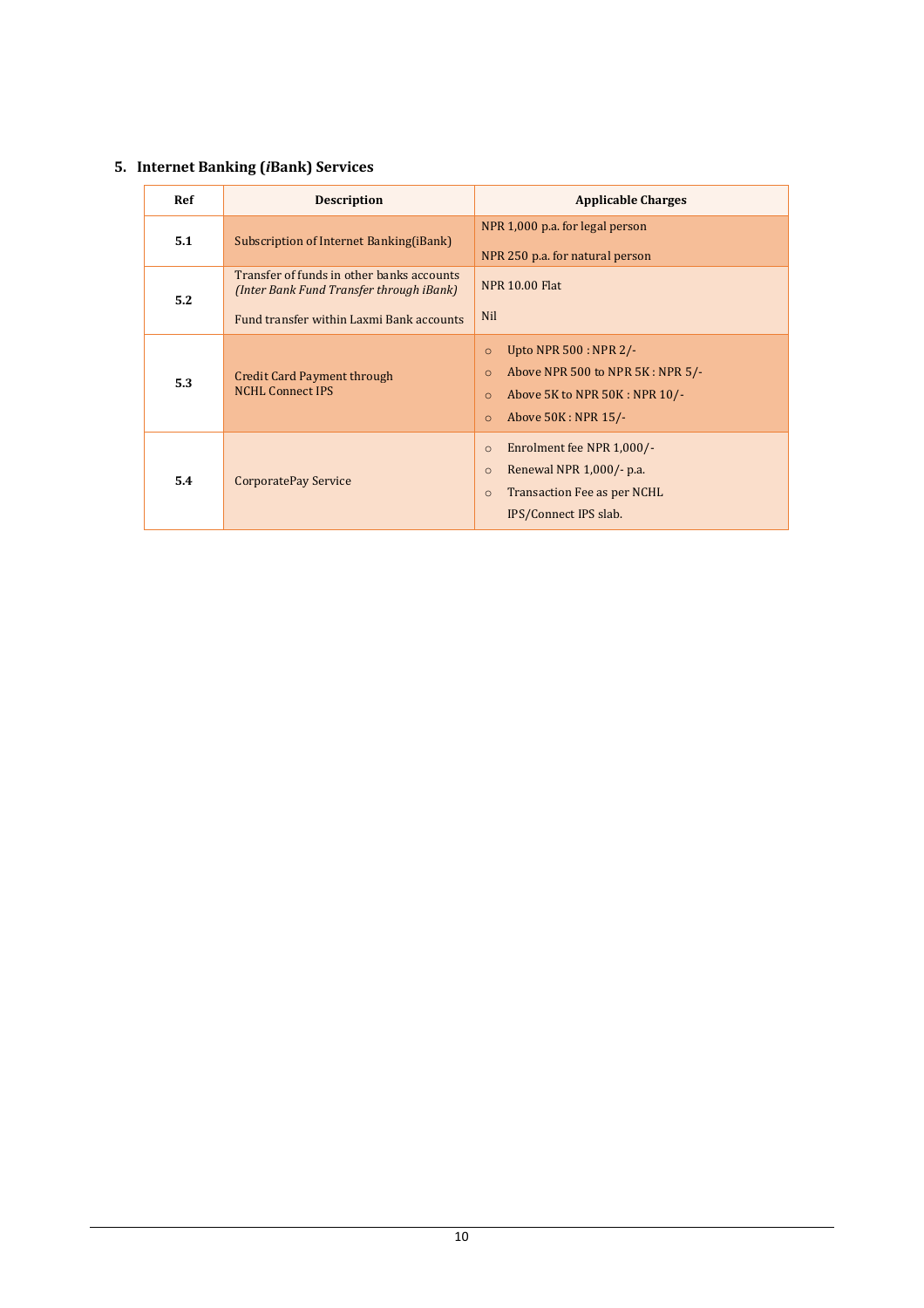# <span id="page-10-0"></span>**6. Email Alert**

| Ref | <b>Description</b>       | <b>Applicable Charges</b>                                                                                                                                                                                                                      |
|-----|--------------------------|------------------------------------------------------------------------------------------------------------------------------------------------------------------------------------------------------------------------------------------------|
| 6.1 | Email Alerts joining fee | NPR 250 per annum for non-individual<br>$\bullet$<br>NPR 100 per annum for individual.<br>$\bullet$<br>Annual fee of NPR 100 per annum for subsequent<br>$\bullet$<br>year for both individual and non-individuals<br>Nil for USD Travel Card. |

# <span id="page-10-1"></span>**7. Mobile Money**

| Ref | <b>Description</b>                                                                                                                          | <b>Applicable Charges</b>                                                                           |
|-----|---------------------------------------------------------------------------------------------------------------------------------------------|-----------------------------------------------------------------------------------------------------|
| 7.1 | <b>Mobile Money subscription</b>                                                                                                            | <b>Individual NPR 250/- Per Annum</b><br>Corporate NPR 1,200/- Per Annum or NPR 100.0 Per<br>month. |
| 7.2 | Annual renewal fee                                                                                                                          | <b>NPR 250</b>                                                                                      |
| 7.3 | Subscription modification fee<br>(Change in mobile number/mobile set)                                                                       | <b>NPR 100</b>                                                                                      |
| 7.4 | Transfer of funds in other banks accounts<br>(Inter Bank Fund Transfer through Mobile<br>Money)<br>Fund transfer within Laxmi Bank accounts | <b>NPR 10.00 Flat</b><br><b>Nil</b>                                                                 |
| 7.5 | Pay bills:<br>Mobile phone, landline, ADSL internet,<br>credit card QR Merchant                                                             | <b>Nil</b>                                                                                          |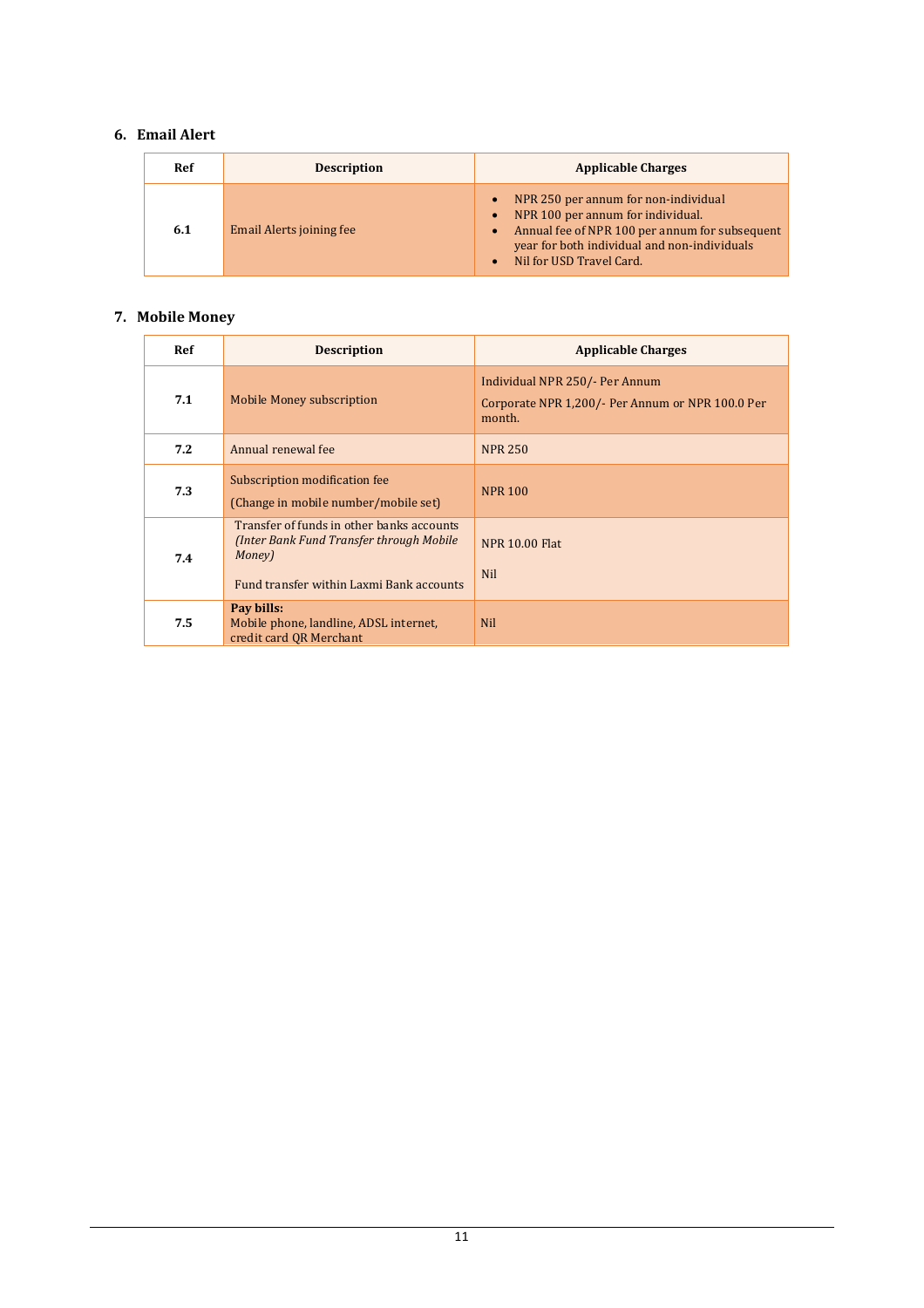# <span id="page-11-0"></span>**8. Postage Recovery**

| <b>Ref</b> | <b>Description</b>     | <b>Applicable Charges</b> |
|------------|------------------------|---------------------------|
| 8.1        | Europe and USA         | <b>NPR 3,000</b>          |
| 8.2        | <b>Other Countries</b> | <b>NPR 2,500</b>          |
| 8.3        | India                  | <b>NPR 600</b>            |
| 8.4        | Nepal                  | <b>NPR 250</b>            |

## <span id="page-11-1"></span>**9. Market Maker**

| Ref | <b>Description</b>                                                                                     | <b>Applicable Charges</b>                                                                                                                                                               |
|-----|--------------------------------------------------------------------------------------------------------|-----------------------------------------------------------------------------------------------------------------------------------------------------------------------------------------|
| 9.1 | <b>Management of Government Bonds</b><br>(subject to change in line with revisions by<br>Central Bank) | Upto NPR 100K<br>$0.5\%$<br>Above NPR 100K to NPR 500K -<br>$0.4\%$<br>Above NPR 500K to NPR 1mio -<br>$0.3\%$<br>Above NPR 1 mio to NPR 5mio -<br>$0.2\%$<br>Above NPR 5mio<br>$0.1\%$ |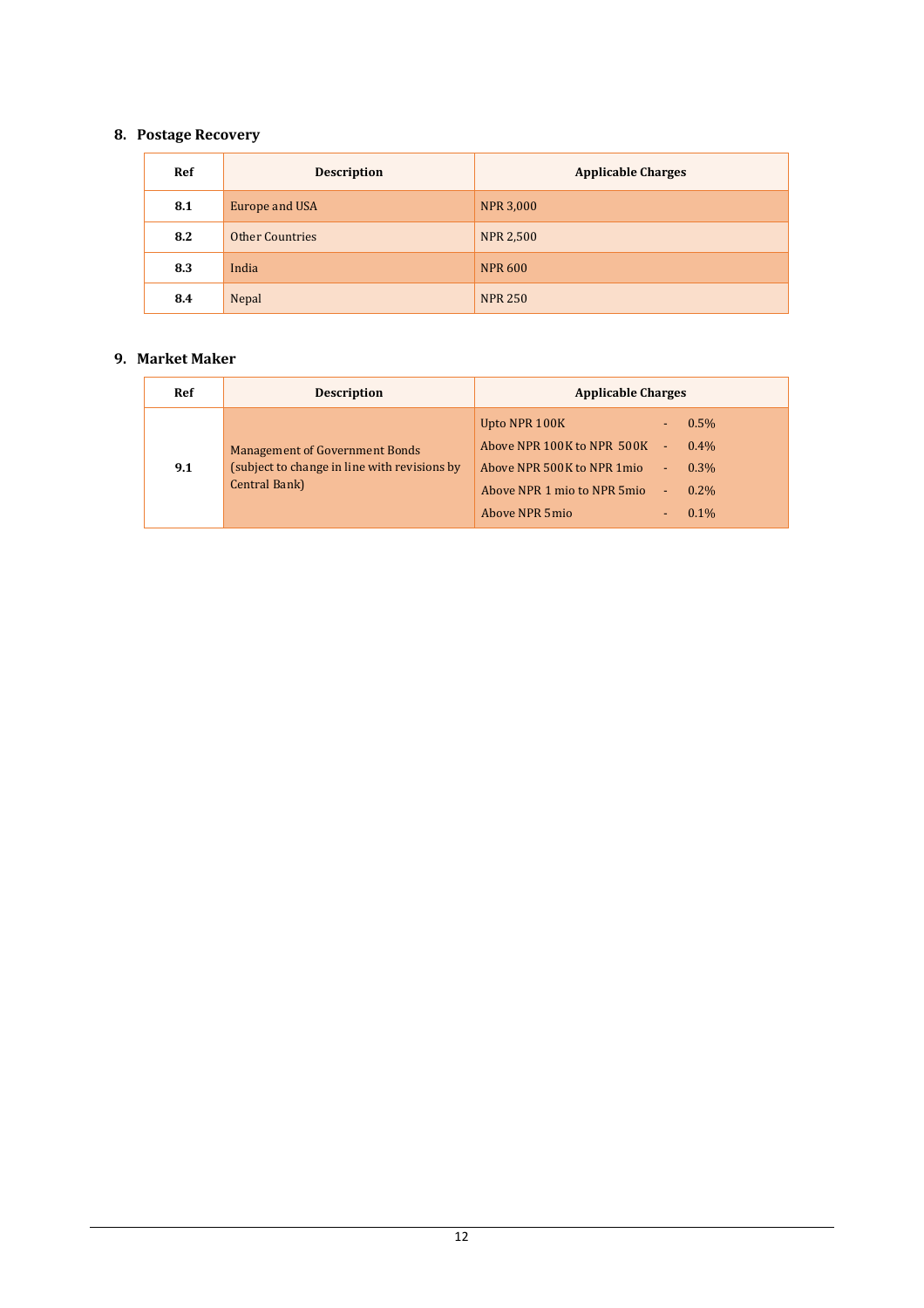# <span id="page-12-0"></span>**10. Safe Deposit Locker**

| <b>S.N.</b> | <b>Locker Type</b>        | <b>Locker Size</b><br>(H''XW''XD'') | <b>Security Deposit</b><br>(Lien Marked into<br><b>CASA Account)</b> | <b>Annual Rent</b> |
|-------------|---------------------------|-------------------------------------|----------------------------------------------------------------------|--------------------|
| 10.1        | S.D.L. Type $1A - AA$     | 4.92X6.89X19.37                     | <b>NPR 10,000</b>                                                    | <b>NPR 2,500</b>   |
| 10.2        | S.D.L. Type $2B - BB$     | 6.26X8.27X19.37                     | <b>NPR 10,000</b>                                                    | <b>NPR 3,000</b>   |
| 10.3        | S.D.L. Type L2/10-4D1L2   | 15.16X20.87X19.37                   | <b>NPR 10,000</b>                                                    | <b>NPR 7,500</b>   |
| 10.4        | S.D.L. Type 2 - BB        | 6.26X8.27X19.37                     | <b>NPR 10,000</b>                                                    | <b>NPR 3,000</b>   |
| 10.5        | $S.D.L. Type 2 - 2BE$     | 6.26X16.69X19.37                    | <b>NPR 10,000</b>                                                    | <b>NPR 4,000</b>   |
| 10.6        | S.D.L. Type $2 - 4BH$     | 12.63X16.69X19.37                   | <b>NPR 10,000</b>                                                    | <b>NPR 6,500</b>   |
| 10.7        | S.D.L. Type $2 - 2B1H1$   | 12.64X8.27X19.37                    | <b>NPR 10,000</b>                                                    | <b>NPR 5.500</b>   |
| 10.8        | S.D.L. Type $1F/21 - 4AF$ | 10.94X13.86X19.37                   | <b>NPR 10,000</b>                                                    | <b>NPR 5,500</b>   |
| 10.9        | S.D.L. Type $3D/40$ – DD  | 7.44X10.35X19.37                    | <b>NPR 10,000</b>                                                    | <b>NPR 4,500</b>   |
| 10.10       | Locker Surrender Fee      |                                     | <b>NPR 1,500</b>                                                     |                    |
| 10.11       | Duplicate locker key      |                                     | As per Actual                                                        |                    |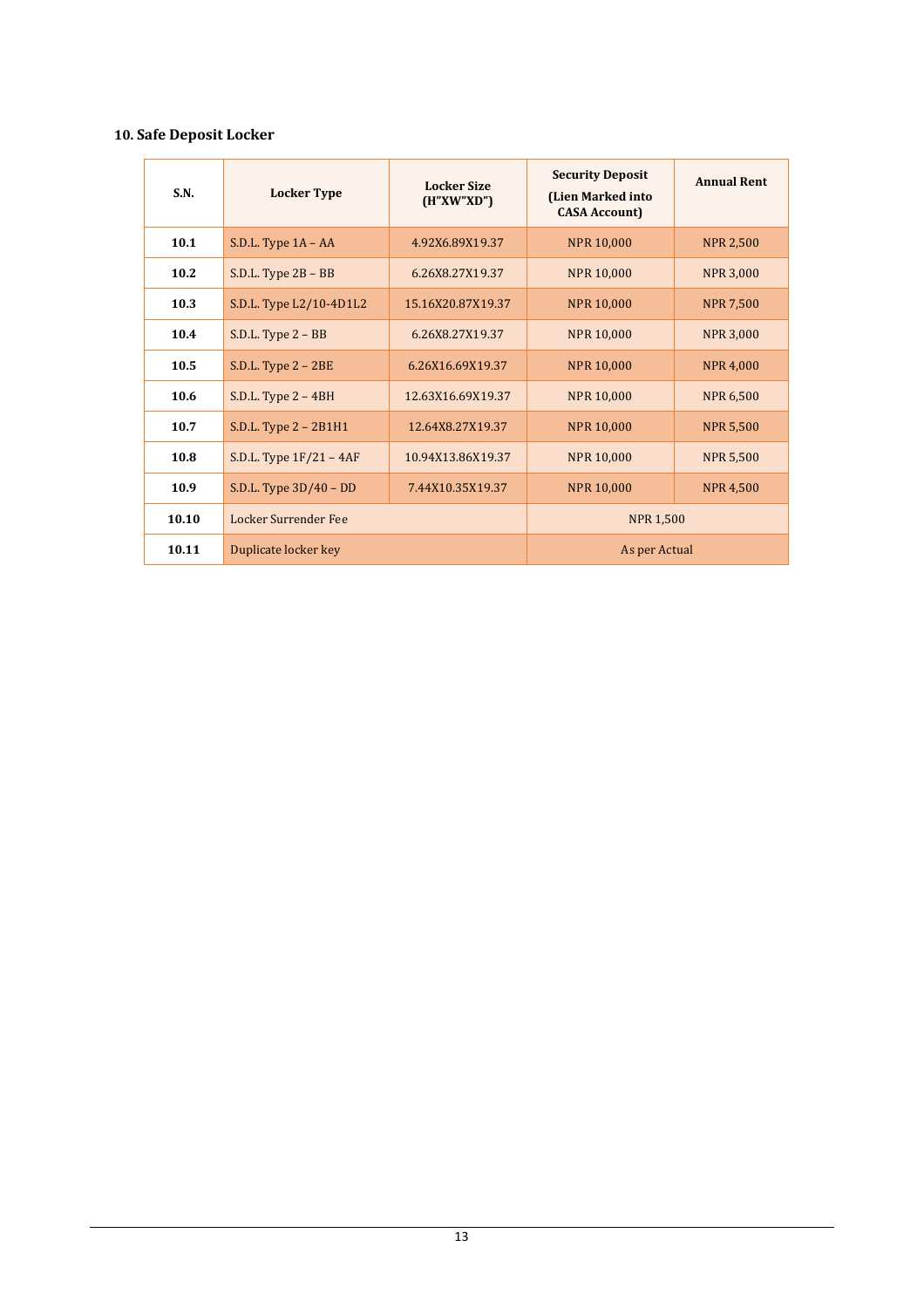# <span id="page-13-1"></span><span id="page-13-0"></span>**11. Trade Operations**

## **11.1 Letter of Credit –Import**

| Ref    | <b>Description</b>                                                                          | <b>Applicable Charges</b>                                                                                                                                                                      |
|--------|---------------------------------------------------------------------------------------------|------------------------------------------------------------------------------------------------------------------------------------------------------------------------------------------------|
| 11.1.1 | <b>Issuance of Letter of Credit</b><br>(Irrevocable/revocable/back to<br>back/transferable) | 0.15% per quarter or part credit thereof, min NPR<br>3,000/- (for industries)<br>0.25% per quarter or part credit thereof, min NPR<br>3000/- (for trading companies)                           |
| 11.1.2 | Revolving -in the terms of value/validity                                                   | 0.25% per quarter or part credit thereof, min NPR<br>3,000.00 drawing up to face value will be free of<br>charges, thereafter 0.15% will be levied on each<br>reinstatement of value/validity. |
| 11.1.3 | Cancelations of L/C                                                                         | <b>NPR 2,000</b>                                                                                                                                                                               |
| 11.1.4 | Communication (L/C Issuance)                                                                | <b>NPR 2,500</b>                                                                                                                                                                               |
|        | Amendment                                                                                   | 0.15% per quarter or part thereof,                                                                                                                                                             |
| 11.1.5 | For time extension of extension of expiry<br>and / or increase in value                     | <b>Min NPR 3,000</b>                                                                                                                                                                           |
|        | Time extension within the same quarter                                                      | <b>NPR 2,000</b>                                                                                                                                                                               |
|        | Amendment other than time extension and<br>increase in value.                               | <b>NPR 2,000</b>                                                                                                                                                                               |
| 11.1.6 | <b>BCI</b> report sharing charge                                                            | Minimum NPR 1,000                                                                                                                                                                              |

# <span id="page-13-2"></span>**11.2 Letter of Credit –Export**

| Ref    | <b>Description</b>                                                                                               | <b>Applicable Charges</b>                                                                                                                          |
|--------|------------------------------------------------------------------------------------------------------------------|----------------------------------------------------------------------------------------------------------------------------------------------------|
| 11.2.1 | Advising L/C<br>Advising L/C amendment                                                                           | <b>NPR 3,000</b><br><b>NPR 2,500</b><br>Note: The fee may be refunded to customer if bill is<br>negotiated or sent on collection basis through us. |
| 11.2.2 | <b>Confirmation Adding</b><br>(Subject to prior arrangement)                                                     | As agreed with the customer.                                                                                                                       |
| 11.2.3 | <b>Transfer of Credit</b><br>For a simple transfer of whole<br>documentary credit<br><b>For Partial transfer</b> | <b>NPR 3,500</b><br>0.125% of transferred value or minimum NPR 2,000                                                                               |

#### <span id="page-13-3"></span>**11.3 Bills – Import**

| Ref    | <b>Description</b>                         | <b>Applicable Charges</b>                                                                                         |
|--------|--------------------------------------------|-------------------------------------------------------------------------------------------------------------------|
| 11.3.1 | Import Bill under L/C<br>(Up to $15$ days) | $15%$ p.a.<br>$(365 \text{ days basis})$                                                                          |
| 11.3.2 | <b>Import Bill Payment</b>                 | <b>NPR 2,000</b>                                                                                                  |
| 11.3.3 | Direct Reimbursement                       | 15% p.a. (365 days basis) if booked under import bill<br>or as agreed with the customer for import loan facility. |
| 11.3.4 | <b>Collection Bill received</b>            | 0.15% on bill value or minimum NPR 2,500                                                                          |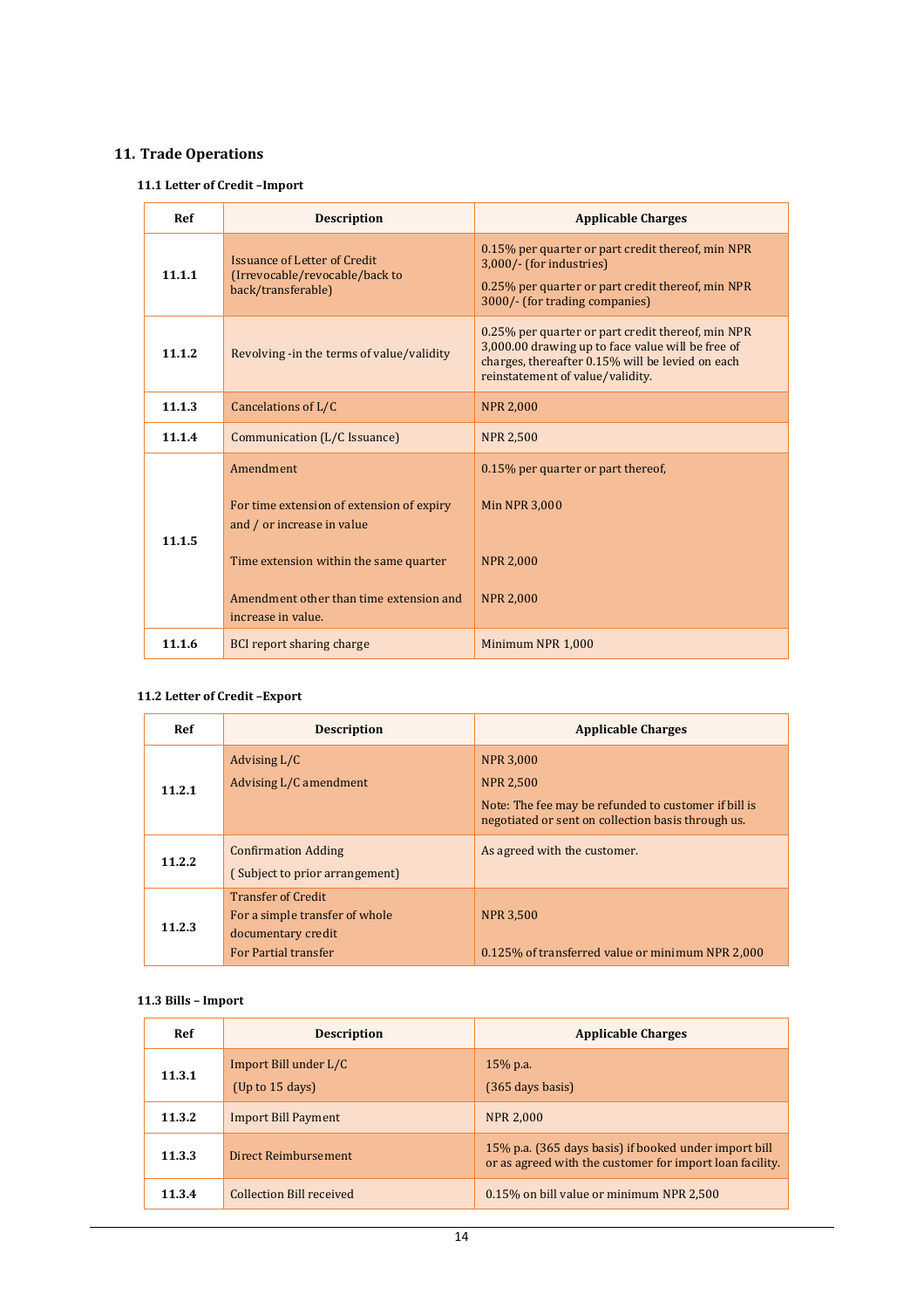|        | (Import bills without L/C)         |                                                                                                                                                                                                                                                            |
|--------|------------------------------------|------------------------------------------------------------------------------------------------------------------------------------------------------------------------------------------------------------------------------------------------------------|
| 11.3.5 | Acceptance (usance L/C) Commission | 0.1% per month or minimum NPR 1,500                                                                                                                                                                                                                        |
| 11.3.6 | <b>Communication Charge</b>        | <b>NPR 1,500</b>                                                                                                                                                                                                                                           |
| 11.3.7 | <b>Discrepancy Fee</b>             | USD 75 for L/C issued in USD<br>EUR 75 for L/C issued in EUR<br>GBR 75 for L/C issued in GBR<br>JPY 7,000 for L/C issued in JPY<br>INR 3,000 for L/C issued in INR<br>NPR 3,000 for L/C issued in NPR<br>Equivalent USD 50 for L/C for all other currency. |

#### <span id="page-14-0"></span>**11.4 Bills - Export**

| Ref    | <b>Description</b>                                                         | <b>Applicable Charges</b>                                                           |
|--------|----------------------------------------------------------------------------|-------------------------------------------------------------------------------------|
| 11.4.1 | <b>Collection Bill sent</b>                                                | 0.125% on bill value of minimum NPR 2,500                                           |
| 11.4.2 | Export Bill Purchased - Sight<br>(covering 15 days)<br>Clean<br>Discrepant | 0.5% on bill value or minimum NPR 2.500<br>0.75% on bill value or minimum NPR 3,500 |
| 11.4.3 | <b>Export Bill -Usance</b><br>Clean<br>Discrepant                          | 0.5%. Beyond 15 days 15% p.a.<br>0.75%. Beyond 15 days 16% p.a.                     |
| 11.4.4 | Cash Against Document (CAD) - NRB<br>circular no Ipra. Paripatra No.259    | As agreed with the customer                                                         |
| 11.4.5 | Communication fee (follow-up)                                              | <b>NPR 2,000</b>                                                                    |
| 11.4.6 | <b>Export Cash incentive processing fee</b>                                | $0.5\%$                                                                             |

### <span id="page-14-1"></span>**11.5 Letter of Guarantee**

| <b>Ref</b> | <b>Description</b>                                                                  | <b>Applicable Charges</b>                                                    |
|------------|-------------------------------------------------------------------------------------|------------------------------------------------------------------------------|
| 11.5.1     | <b>Issuance Fee Bid Bond</b>                                                        | 0.375% per quarter & part thereof or<br>minimum NPR 2,500                    |
| 11.5.2     | Issuance Fee - Performance bond                                                     | 0.4% per quarter & part thereof or minimum NPR<br>2,500                      |
| 11.5.3     | <b>Financial and Advance Payment Guarantee</b>                                      | 0.70% per quarter & part thereof or minimum NPR<br>2,500                     |
| 11.5.4     | Amendment<br>Increase in value & Time extension                                     | Same as issuance charge                                                      |
| 11.5.5     | Other amendment i.e. extension within<br>same quarter or clauses of guarantee text. | <b>NPR 2,500</b>                                                             |
| 11.5.6     | Issuance of counter guarantee to other<br><b>bank</b>                               | Our charge plus correspondent bank's charge and<br>SWIFT charge of NPR 2,500 |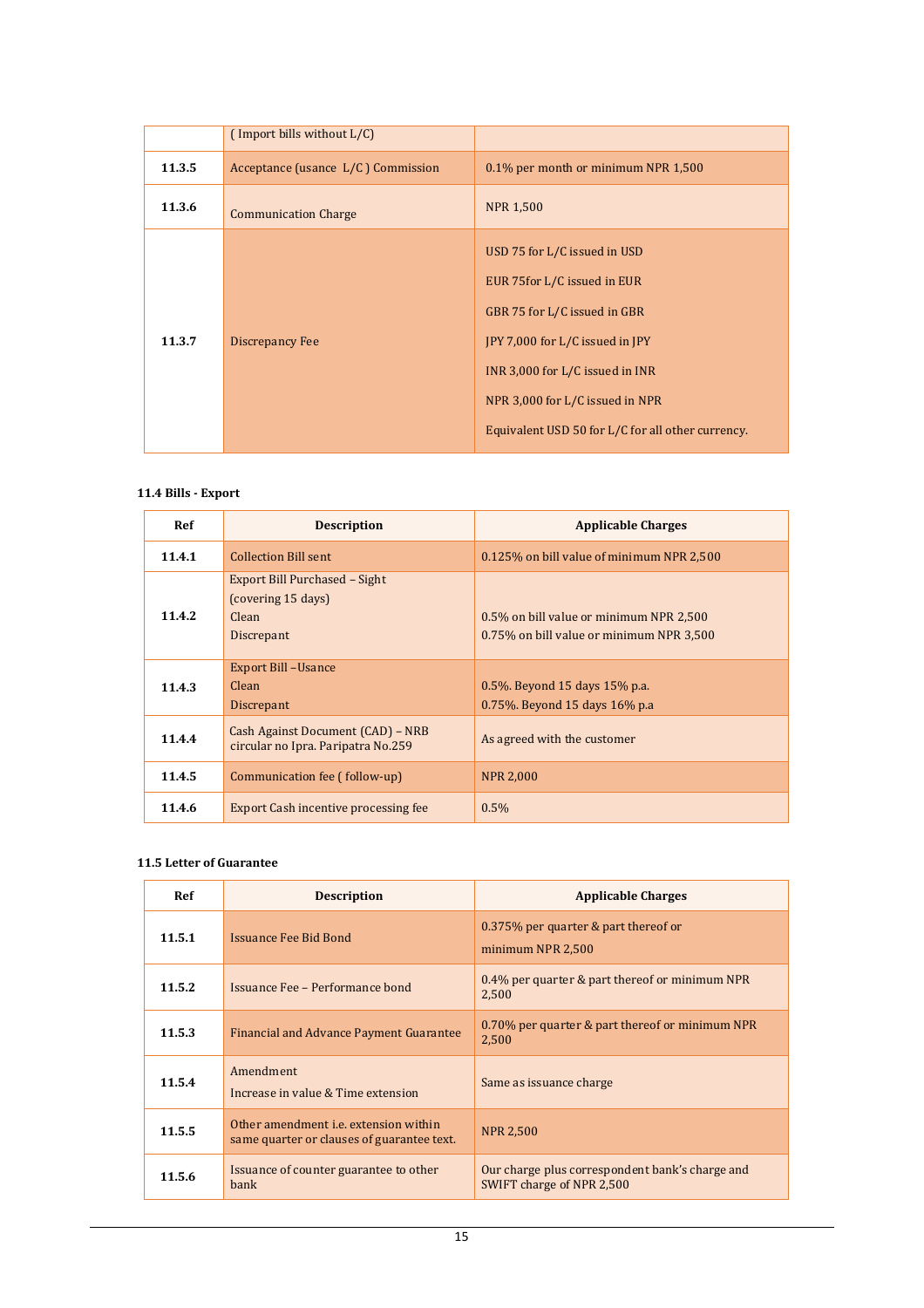Amendment of Counter Guarantee within the quarter for extension, guarantee text/clause change

| - USD 150 for GTEE in USD   |
|-----------------------------|
| - EUR 100 for GTEE in EUR   |
| - GBP 100 for GTEE in GBP   |
| - INR 3,000 for GTEE in INR |

# <span id="page-15-0"></span>**12. Loan Administration**

| <b>Ref</b> | <b>Description</b>                                                                                        | <b>Applicable Charges</b>                                                                                                                                                            |
|------------|-----------------------------------------------------------------------------------------------------------|--------------------------------------------------------------------------------------------------------------------------------------------------------------------------------------|
| 12.1       | <b>Credit Check Fee</b>                                                                                   | NPR 550 with customer's details<br>$\bullet$<br>NPR 250 without details to be obtained upfront<br>$\bullet$<br>and refund access amount to ac if any.<br>(Actual as per CIB charges) |
| 12.2       | Issuance of Letter of Credit Line                                                                         | Up to NPR 50M - NPR 250/-<br>More than NPR 50M to NPR 100M -NPR 500/-<br>More than NPR 100M - NPR 1,000/-                                                                            |
| 12.3       | Loan Against FD/NSB                                                                                       | Against NSB - 0.25%<br>Against FD - Nil                                                                                                                                              |
| 12.4       | 1. Charge on partial release of securities<br>2. Zonal registration transfer/request for<br>new blue book | <b>NPR 1,000</b>                                                                                                                                                                     |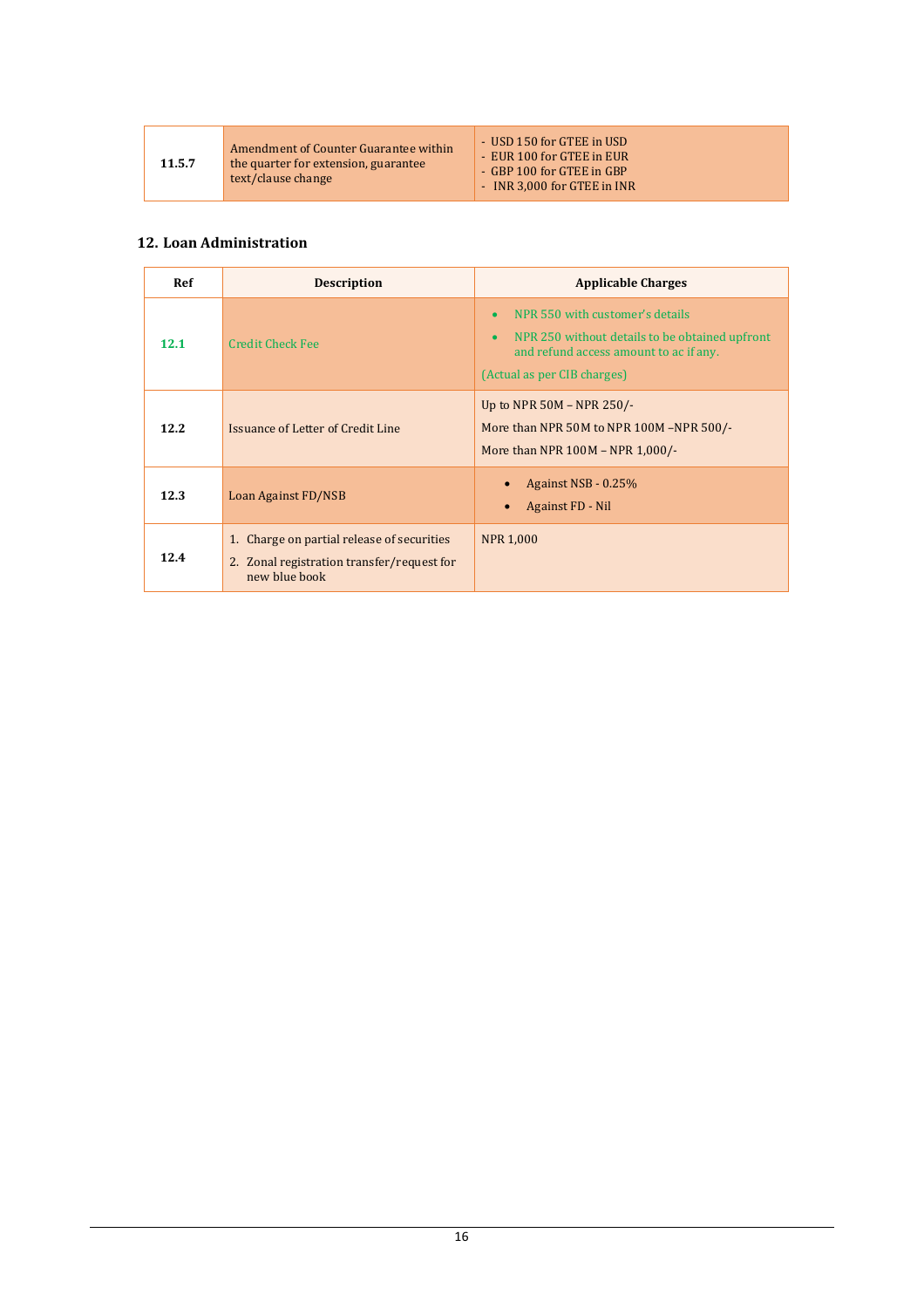|      | <b>Loan Related Fees</b>      |                                                                                                                                                                                                                                                                                                           |                                                                                                                                                                                                                                                                                                                                                                                                                                                                                                 |                                                                                                                                                                                                                                                                                                                      |                                                                                                                                                                                                                                                                                                                                                                                                                                                                                                                                                                                                                                                                                                                                                                                                                                                                                                                                                                                                                                                                                                                                                         |  |  |
|------|-------------------------------|-----------------------------------------------------------------------------------------------------------------------------------------------------------------------------------------------------------------------------------------------------------------------------------------------------------|-------------------------------------------------------------------------------------------------------------------------------------------------------------------------------------------------------------------------------------------------------------------------------------------------------------------------------------------------------------------------------------------------------------------------------------------------------------------------------------------------|----------------------------------------------------------------------------------------------------------------------------------------------------------------------------------------------------------------------------------------------------------------------------------------------------------------------|---------------------------------------------------------------------------------------------------------------------------------------------------------------------------------------------------------------------------------------------------------------------------------------------------------------------------------------------------------------------------------------------------------------------------------------------------------------------------------------------------------------------------------------------------------------------------------------------------------------------------------------------------------------------------------------------------------------------------------------------------------------------------------------------------------------------------------------------------------------------------------------------------------------------------------------------------------------------------------------------------------------------------------------------------------------------------------------------------------------------------------------------------------|--|--|
| Ref  | <b>Description</b>            | Corporate/<br><b>Infrastructure &amp;</b><br><b>Projects</b>                                                                                                                                                                                                                                              | <b>Business Development</b>                                                                                                                                                                                                                                                                                                                                                                                                                                                                     | <b>Mid-Market</b>                                                                                                                                                                                                                                                                                                    | <b>Retail Financial Services</b>                                                                                                                                                                                                                                                                                                                                                                                                                                                                                                                                                                                                                                                                                                                                                                                                                                                                                                                                                                                                                                                                                                                        |  |  |
| 12.5 | Loan<br>Administration<br>Fee | <b>Working Capital Loans</b><br>Overdraft: 0.25%<br>Demand Loan: 0.25%<br><b>Trade Finance</b><br><b>Trust Receipt / Import</b><br>Loan - 0.25%<br>Demand Loan against<br>Local LC - 0.25%<br>Export Loan-0.25%<br>Domestic bills LCY-0.25%<br>Export Bill - 0.25%<br><b>Term Loan</b><br>Term Loan 0.50% | <b>Working Capital Loans</b><br>Overdraft: $0.50\%$<br>Demand Loan: 0.50%<br>Supply Finance: 0.75%<br>Sana Byawasai Karja:<br>1%<br><b>Constructions Business</b><br>Maximum: 0.5%<br><b>Trade Finance</b><br><b>Trust Receipt / Import</b><br>Loan: 0.50%<br>Trust Receipt FCY:-<br>0.10% on disbursed<br>amount.<br>Demand Loan against<br>0.50%<br>Local LC:<br>0.50%<br><b>Export Loan:</b><br>Domestic bills LCY:<br>0.50%<br>Export Bill: 0.50%<br><b>Terms Loans</b><br>Term Loan: 0.75% | <b>Working Capital</b><br><b>Loans</b><br>Overdraft: 0.50%<br>Demand Loan: 0.50%<br><b>Trade Finance</b><br><b>Trust Receipt / Import</b><br>Loan - 0.50%<br>Demand Loan against<br>Local LC-0.50%<br>Export Loan-0.75%<br>Domestic bills LCY-<br>0.75%<br>Export Bill-0.75%<br><b>Term Loan</b><br>Term Loan: 0.50% | Sana Byawasai Karja<br><b>Working Capital Loan:</b><br>0.75%<br>Term Loan:0.75%<br><b>One Off Enhancement</b><br>(Funded):0.75%<br>Supply Finance: 0.75%<br>Trust Receipt Loan: 0.75%<br>Demand loan against local<br>LC: 0.75%<br><b>Trade Finance</b><br>Export Loan: 0.75%<br>Domestic Bills: 0.75%<br>Export Bills: 0.75%<br><b>Term Loans</b><br><b>Commercial Vehicle Loans</b><br>0.75%<br>Laghu Udhyami Karja:<br>0.75%<br><b>Consumption Loans</b><br>Auto Loan: 0.75%<br>Home Loan: 0.75%<br>Home Equity Loan: 0.75%<br>Personal Loan:0.75%<br>2 Wheeler Loan: 0.75%<br>Educational Loan: 0.75%<br>Loan Against Gold: 0.75%<br>Lifestyle Loans: 0.25%<br>Life Insurance Linked Loan<br>0.25%<br><b>Deprived Sector &amp;</b><br><b>Microfinance Loans</b><br>Wholesale Loan: 0.25%<br>Low Cost housing: 0.25%<br>Live Stock Loan: 0.75%<br>Tractor/ eRickshaw Loan:<br>0.75%<br>Other MSME Loan: 0.75%<br>Laghu Karja: 0.75%<br>Krishi Karja: 0.75%<br><b>Lending to</b><br><b>Microfinance</b><br><b>Institutions:-</b><br>Overdraft: 0.50%<br>Demand Loan: 0.50%<br>Term Loan: 0.50%<br><b>Other Loans</b><br>Loan Against Shares:<br>0.75% |  |  |
| 12.6 | <b>Loan Renewal</b><br>Fee    | NPR 25K - 0.15% of the loan amount                                                                                                                                                                                                                                                                        |                                                                                                                                                                                                                                                                                                                                                                                                                                                                                                 |                                                                                                                                                                                                                                                                                                                      | 0.15% of the loan amount                                                                                                                                                                                                                                                                                                                                                                                                                                                                                                                                                                                                                                                                                                                                                                                                                                                                                                                                                                                                                                                                                                                                |  |  |